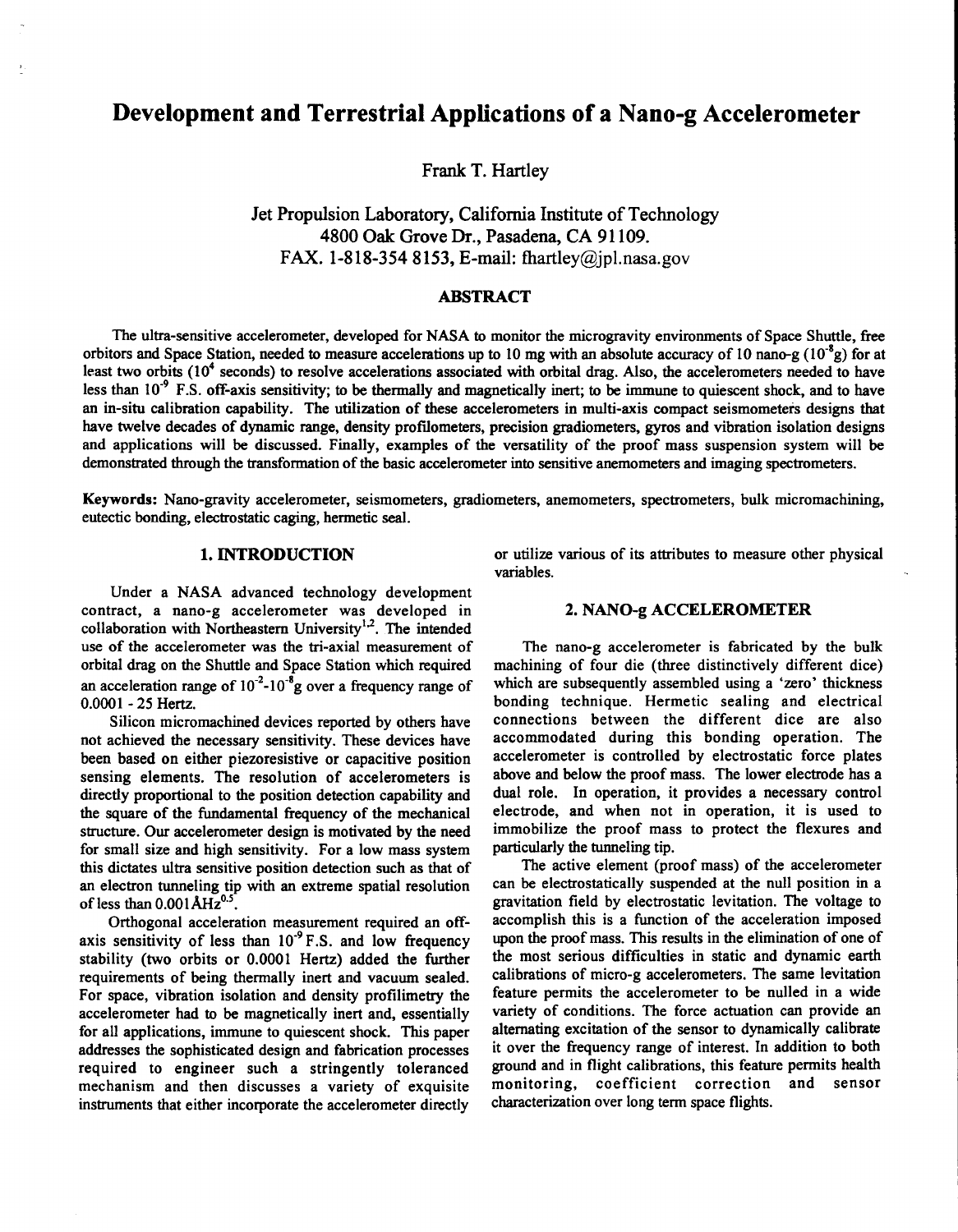**A further important design issue for accurate tri-axial acceleration measurement is the minimization of off-axis sensitivity. This was accomplished by insuring that the proof mass and spring design was ymmetric, weak in the compliant direction, and operated with the tunneling tip in close proximity to the unperturbed proof mass. As a consequence of a zero deflection flexure, thermal sensitivity is reduced. Thermal mismatched stress is also eliminated by fabricating the entire die out of mono-crystalline silicon and bonding these die together directly (i.e. no interface material). Figure 1 shows a not to scale cross section of the accelerometer indicating the important features of the four dice structure. The tip die (the top die in the figure) has an**  approximately 3.75 um high tunneling tip at its center. Two **identical proof mass dice are rotated by 180° and bonded together to form the 'proof mass'. The net weight of the proof mass is 0.18** *gm* **which is held to the surrounding frame by a set of springs referred to as 'crab legs' and located in the exact center of the structure with the tunneling**  tip designed to just touch the unperturbed proof mass.

**Figure 2 shows a portion of the top view of the proof mass and springs and Figure 3 shows a top view of the force**  plate die where the metal platen is covered with an oxide layer (0.5  $\mu$ m) to prevent an electrical contact between the **proof mass and the force plate when the proof mass is being electrostatically clamped. Fig[ure 4](#page-2-0) shows the tip die complete with access ports for external connection. Zero thickness referenced bonds are essential to maintain the tight spatial tolerancing and thermal insensitivity required of this**  accelerometer. The low temperature  $(< 400^{\circ}C$ ) eutectic **bonding, sealing and inter-connection procedure was developed where etched channels were created in the bond regions on which a spreading layer of metal was deposited and patterned in the channels. Finally the bond metal was deposited and patterned on top of the spreading layers in such a way that it protruded above the wafer surface and was narrower than the spreading layer such that it's volume was less than. the volume of the channel. When two** dice **prepared in** this **way are brought in contact and heated, the bond metal melts and spreads by wicking and capillary forces reducing**  the spacing between the wafer surfaces to zero.

**The sensitivity of this sophisticated accelerometer was determined to be sub micro-g and superior to the best of the commercial micro-g accelerometers (QA3000). Thermal dependence was not discernible and stability and accuracy were below the noise floor of the test system and believed**  to meet it's design criteria of  $10^{-2}$ - $10^{-8}$ g over a frequency **range of 0.0001** - **25** Hertz.

*Aside J;om interest in the accelerometer by the international space faring community the largest market is in sensitive seismometey and geological density gradient*  survey applications particularly down deep bore holes.

# **3. ACCELEROMETER SENSORS**

### **3.1 Multi-Axis Seismometer**

**The architecture of the accelerometer is such that large static or slowly varying accelerations can be electrostatically compensated allowing nano-g resolution in one-g fields (ie. earth) with seven decades of dynamic range. The acceleration sensitivities of these micro-machined accelerometers are proof mass selectable.** If **accelerometers are designed to measure full-scale accelerations of one g and one Kilo-g, with accuracies of micro-g and mili-g respectively, their co-location provides an acceleration measuring instrument that spans nano-g to Kilo-g. An**  orthogonal triad of these three accelerometers (10<sup>-9</sup>-10<sup>-3</sup>g  $10^6$ - $10^9$ g and  $10^{-3}$ - $10^3$ g) would provide a three-axis **seismometer with 12 decades of dynamic range.** 



Figure. **1 Accelerometer Cross Section** 



Figure. **2** Top **View of Proof Mass**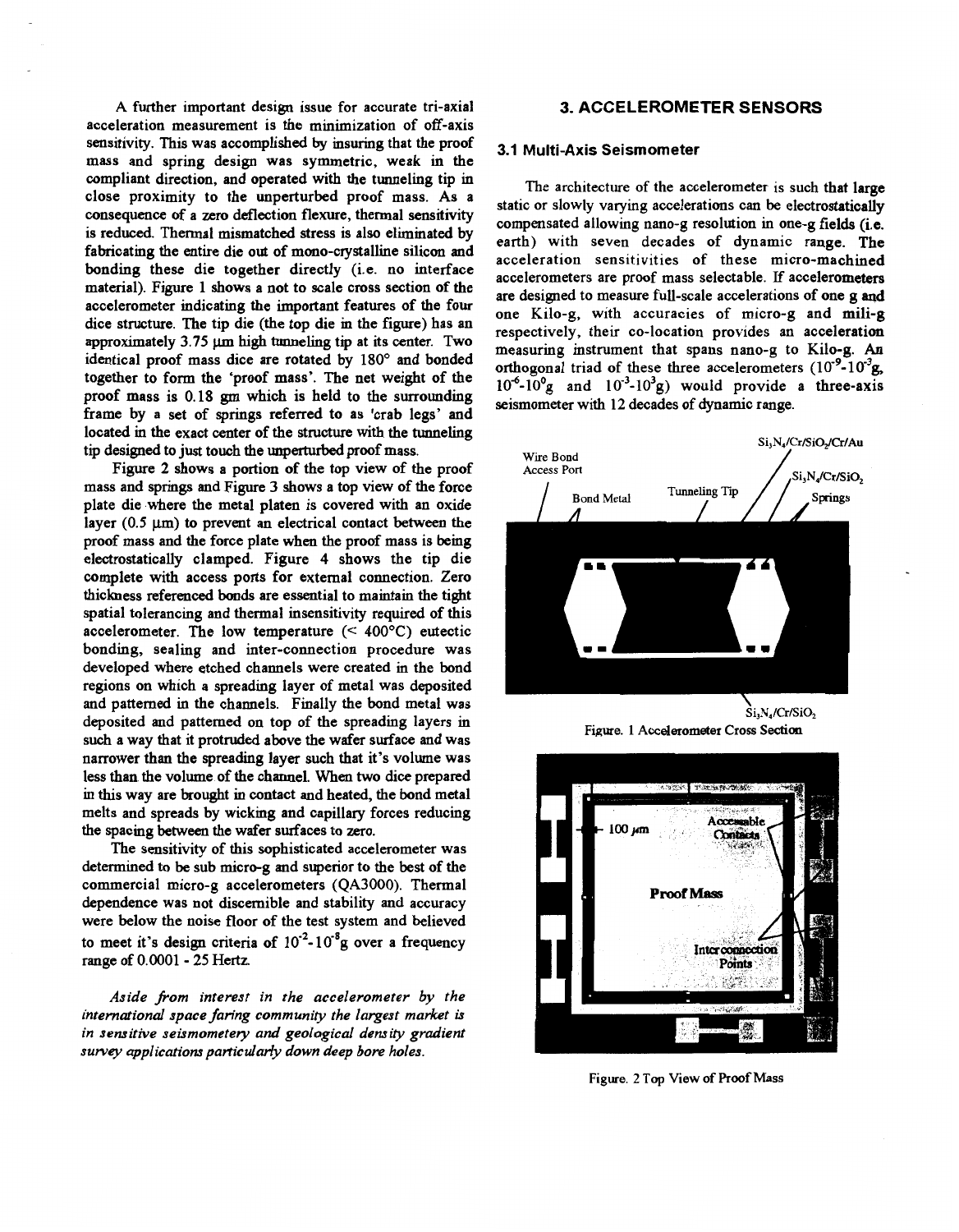<span id="page-2-0"></span>If **bonded to a silicon cube the accelerometers are thermally inert and their proof masses can** be **electrostatically levitated to null static fields (i.e. earth or planet gravity). A 'smart' three-axis accelerometer/seismometer is realized by the integration of an ultra precision voltage reference (temperature-controlled zener diode), precision DACs, and a three-decade overlap in accelerometer scalings.** 

*Deployed ap a terrestrial seismometer this single unit could replace the dual Streckefen and low-g seismometers used for earthquake mapping. The extremely small size, thermal insensitivity, and robustness (electrostatic 'caging*  protecting from shock loading and quiescent handling) *makes these systems ideal sensors for use down bore holes and for planetary seismometry.* 

### **3.2 Tolerant Gradiometer**

**NASA has an interest** in **an accurate** (< **1 milligal) gravity field measuring instrument for deployment on the Shuttle, or a 'free flyer', to map the global earth gravity field. Such an instrument would enable geophysicists to understand plate dynamics, plumes and mantle structure and provide oceanographers with a precise geoid for**  determining ocean currents and other ocean phenomena.

**The component micro-g accelerometers required for such a gradiometer are single axis devices that exhibit very low cross-coupled interference. The alignment of a cubic array of 81 such accelerometers to the gradiometer structure (arranged in 27 vector triads) will** be **a major activity, as will the empirical determination of each accelerometer's vector relative to the orthogonal axis of the gradiometer. While** in **principle only four such triads are sufficient, the extra measurement permit the removal of all the most serious errors** - **self gravity, gain, alignment mismatch, and vibration rectification. The instrument would consist of a**  solid cube with dimensions of less than 10 cm a side.

In **space applications the main advantage of such a gradiometer, over existing designs, is its much greater tolerance for spacecraft shortcomings, including free propellants and other moving masses, and vibrations from articulated components. Thus, the spacecraft need** not be **designed around the gradiometer, and other payloads may be more easily accommodated. Also, the extra accelerometers mean that performance degrades quite gracefully should individual accelerometers fail. It has long been known that gradiometers actually measure components of an "intrinsic tensor"** - **a combination of the gradient and various angular velocity and acceleration terms. The direct removal of these terms by practical gyros, or other attitude**  measurements, is not done to sufficient accuracy. However, **dynamic estimation based on the rotational and translational equations of motion of the free floating gradiometer and the spacecraft attitude measurements greatly improve gradient estimation.** 



Figure. 3 Top View of Force Plate



[Figure](#page-4-0) 5. Multi-Axis Large Dynamic Range Seismometer

**4** 3 cm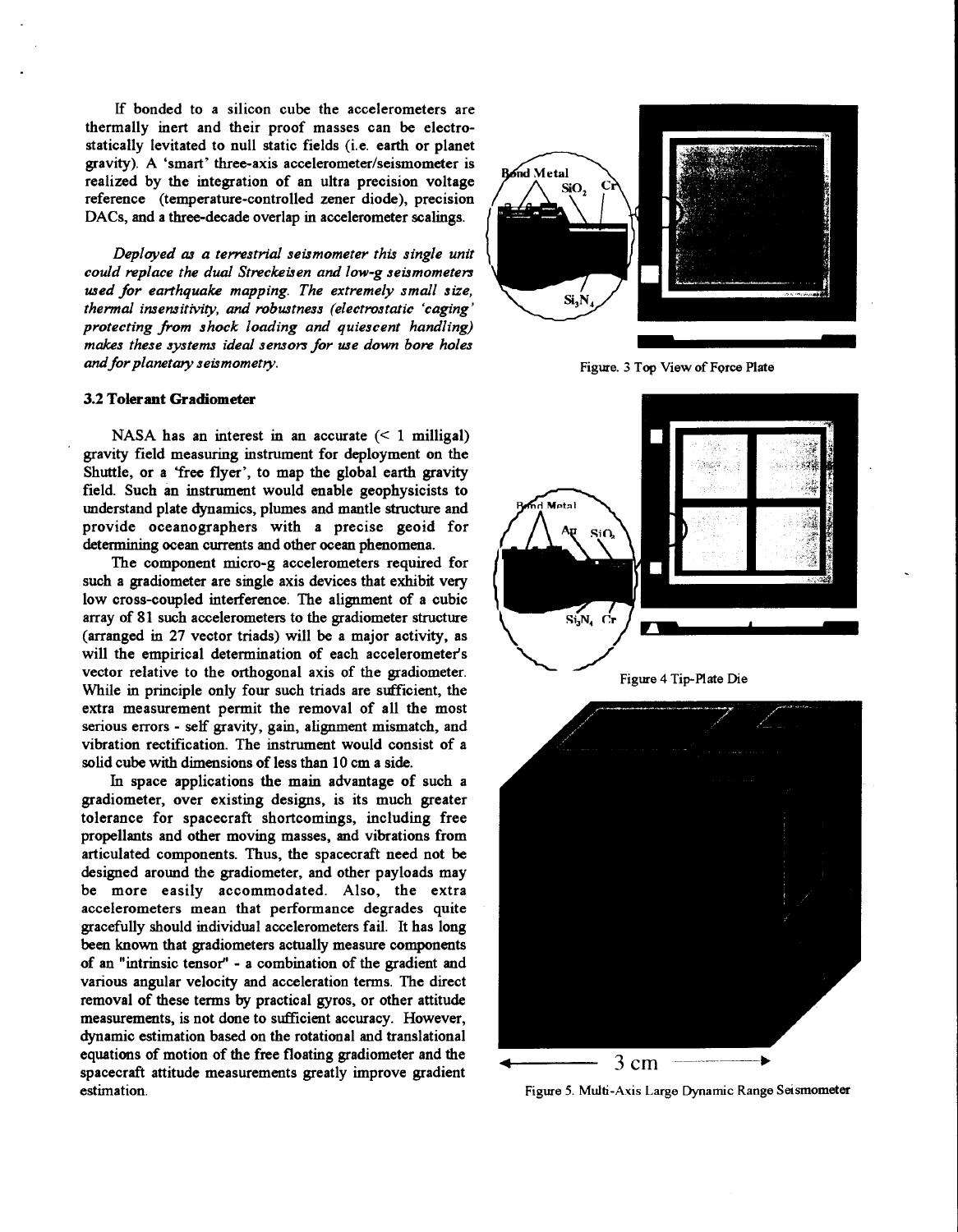<span id="page-3-0"></span>**All accelerometers and gradiometers are subject to attraction of local masses and masses fixed in instrument coordinates generally cause an output bias that is indistinguishable from bias from other sources, and irrelevant for geophysical purposes. However, propellant motions, articulated objects, outer drag free motion, and thermal distortions may cause signals with power spectra similar to the earth or planetary gravity tensor signal. This is self-gravity which, except for propellant motions, are all measurable, and can be removed by calculation.** In **differencing gradiometers, accelerometer gain mismatch and input axis misalignment both yields errors proportional to the common acceleration.** In **the proposed instrument error calibration and the ensemble of accelerometers should greatly improve the detection and removal of these scale factor errors.** 

**Vibration rectification results from compliance in the**  accelerometer mounting structure in a differencing **gradiometer leading to a DC signal even if the vibration frequency lies outside the pass band of the accelerometers. However by including a three-dimensional model of the accelerometer mounting structure and redundant accelerometers (81 verses 27) a clear signature of the gradients is expected in spite of rectification.** 

### **3.3 Vibration Suppression**

**There are two dynamic means of mitigating disturbances that may** be **applied to microgravity payloads on board the Shuttle or Space Station. One means, an active isolation system, takes the approach that the platform to** be **isolated**  be **allowed to "float" or %way" to a certain extent within**  some sway space. Active Isolation uses dynamic control to **improve its performance by deploying microgravity measuring accelerometers mounted on the isolated platform to calculate the necessary forces to** be **applied through a set of co-located actuators to cancel the forces that are**  transmitted to the isolated platform through the stiffness, **damping, and frictional effects inherent in the coupling and umbilical cables. An adversarial effect of active isolation is that the motion of the isolated platform has a reciprocal and amplification effect on the motion of the host structure (i.e. will aggravate environment of neighbors).** *Also* if **multiple experiments are installed on a single isolated platform, servicing one experiment will disturb all the others.** 

**Conversely a Vibration Suppression System (VSS) consists of a** *set* **of linear proof mass actuators mounted to a payload or structure that apply the forces required to cancel the effects of disturbances. Because the primary cause of large accelerations is the amplification of disturbances by the lightly damped structural modes of a Shuttle or Space Station, a system that produces forces that cancel the excitations due to disturbances effectively increases the damping of structural modes and significantly reduce the structure's response. A Vibration Suppression System does this by sensing the (acceleration) response at an optimized** 



Figure 6. Cubic Arrayed Gradiometer of 27 Vector Triads **(81 accelerom&ers)** 

**set of locations and driving momentum actuators (linear motors) to null the sensed response.** 

**The advantages of this approach over active platform isolation are that he entire environment is improved throughout the structure, not just that of the platform. While the platform disturbances are attenuated the rest of the structure is too, through improved damping and reduction of settling time following transient disturbances and excitation of structural modes, VSS essentially mimics freestanding shock absorbers. Small VSSs could** be **placed at the extremities of flimsy panels (i.e.. solar panels) to attenuate transient disturbances and prevent the excitation of their structural modes. The mass of VSS could potentially be less than the mass savings represented by more flimsy panels. For microgravity experiments all disturbances above the sub-Hertz frequencies will be eliminated but not at the expense of a neighbor or contributing to the excitation of the hundreds of structural resonances of space vehicle.** 

*While the microgravity experimenters would be the immediate beneficiaries of VSS it would be of global benefit* when applied to large structures (terrestrial as well as in *space) and potentiallv be a saving technology for Space Station Alpha.* 

# **4. DERIVATIVE MEMS**

**These two derivative devices utilize the zero thickness bonding, encapsulation, wiring, micro flexures and electrostatic caging technologies spawned by the nano-g accelerometer development. The electrostatic 'caging' innovation also spawned the concept for an electrostatic peristaltic pump, and inter wafer eutectic wiring spawned**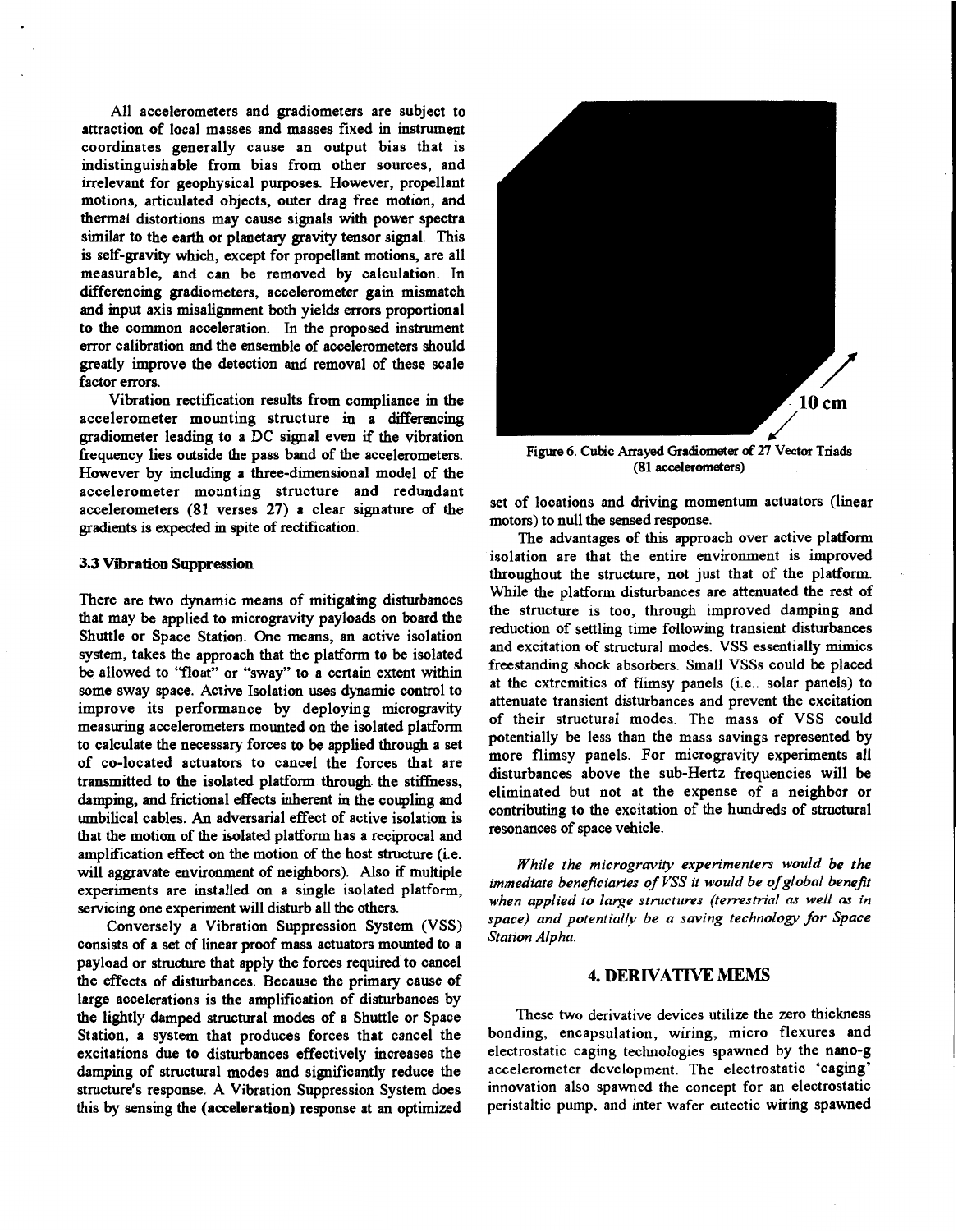**The first derivative device under development is an active optical filter manufactured as an assembly of micromachined silica wafers. The wafers carry stationary and movable mirrors that form a reflective Fabry-Perot**  cavity. To make the device feasible the mirrors must be **aligned and keep their alignment. The position of the mirrors has to be controlled and measured while the geometry of the filters must not change with time** *or* **the environment.** 

In **the reflective Fabry-Perot interferometer the proof mass and spring flexures of the accelerometer are used as a mirror ulatform to maintain surface parallelism accurately and constrain the cross-axial location of the movable mirror to the sub-pm level. The accelerometer tunneling tip is removed from the center quad plate (Figure 4) and the metal 4.2 Anemometer platens are covered with a thin insulation layer to facilitate 'caging' of the mirror. A thin metal layer is deposited** *on* **the lower surface of an optically flat transparent substrate followed by a dielectric mirror coating. The quad plate die, two proof mass dice and thin spacing dice are bonded together to form the adjustable cavity. Figure 5 illustrates how the dielectric coated mirror is placed over this cavity to produce a reflection Fabry-Perot cavity with the facing surface of the movable mirror (proof mass). The electrostatic platens on either side of the 'proof mass' face electrostatic platens on the quad die and behind the dielectric mirror enabling monitoring and control of the spacing of the optical elements via capacitance measurement and force feedback through electrostatic actuators.** 

**Such devices promise significant advantages in instrumentation for space astrophysics and quantitative imaging science in general and may become a major building block of the future optical imaging systems of microspacecraft, probes, and rovers.** 

**One of the many potential applications of such a filter is to augment the Hubble Space Telescope (HST) advanced radial camera** (WFPC-m) **spectral filter set. The use of ramp filters on** WFPC-IT **has demonstrated the advantages**  of "tunable" filers. Fast moving objects can create very large **red shifts. It is nearly impossible to provide a set of fixed filters that would cover all eventualities. The proposed tunable filter can provide complete spectral coverage and simultaneous imaging that is not possible with ramp filters. This capability will enable** WFPC-III **to operate as an imaging spectrophotometer. Another major advantage of a micro-machined tunable filter is the lack of blue shift degradation that affects fixed filters.** 

*The Fabry-Perot based filter permits variable*  bandwidth, continuous tuning and a possibility of self*calibration. It oflers low weight, low energy consumption and an extreme thermal stabiliw. The device has numerous* 

<span id="page-4-0"></span>**techniques for implementing ultra dense electronic circuit** *commercial applications particularly as a multi color filter* fabrication. **fabrication.** *for camcorders and digital camera.* 



**Figure 5 Fabry-Perot Filter Cross Section** 

**The second derivative device under development is a sensitive anemometer for use on Mars to measure wind**  speeds of the low pressure CO<sub>2</sub> atmosphere. Here the proof **mass of the accelerometer and its spring flexures are deployed not as a proof mass but as a large baffle plate that will be presented to the 'wind' and on which the pitot static** . **force will apply.** 

**The tipless quad platen is again used but with the center 50% of each of the quad plates removed. The anemometer is then fabricated out of two baffle plates (proof mass) and two perforated quad dice eutectically bonded together as** 

Connections are then made to both baffle plates and each set of quad plates from both sides of the assembled unit.

During handling, launch etc., the baffle plate is clamped to either of the quad plates by means of a small battery. separation The capacitance's of each quad plate, with respect to its' facing baffle plate, is measured and applied, via a control algorithm, to hold the baffle stationary in the center of the cavity. When the baffle is mounted perpendicular to the gas flow vector of **interest the pitot static Figure** *[6](#page-3-0)* **Cross Section of force (pressure x aperture Anemometer {NTS}**